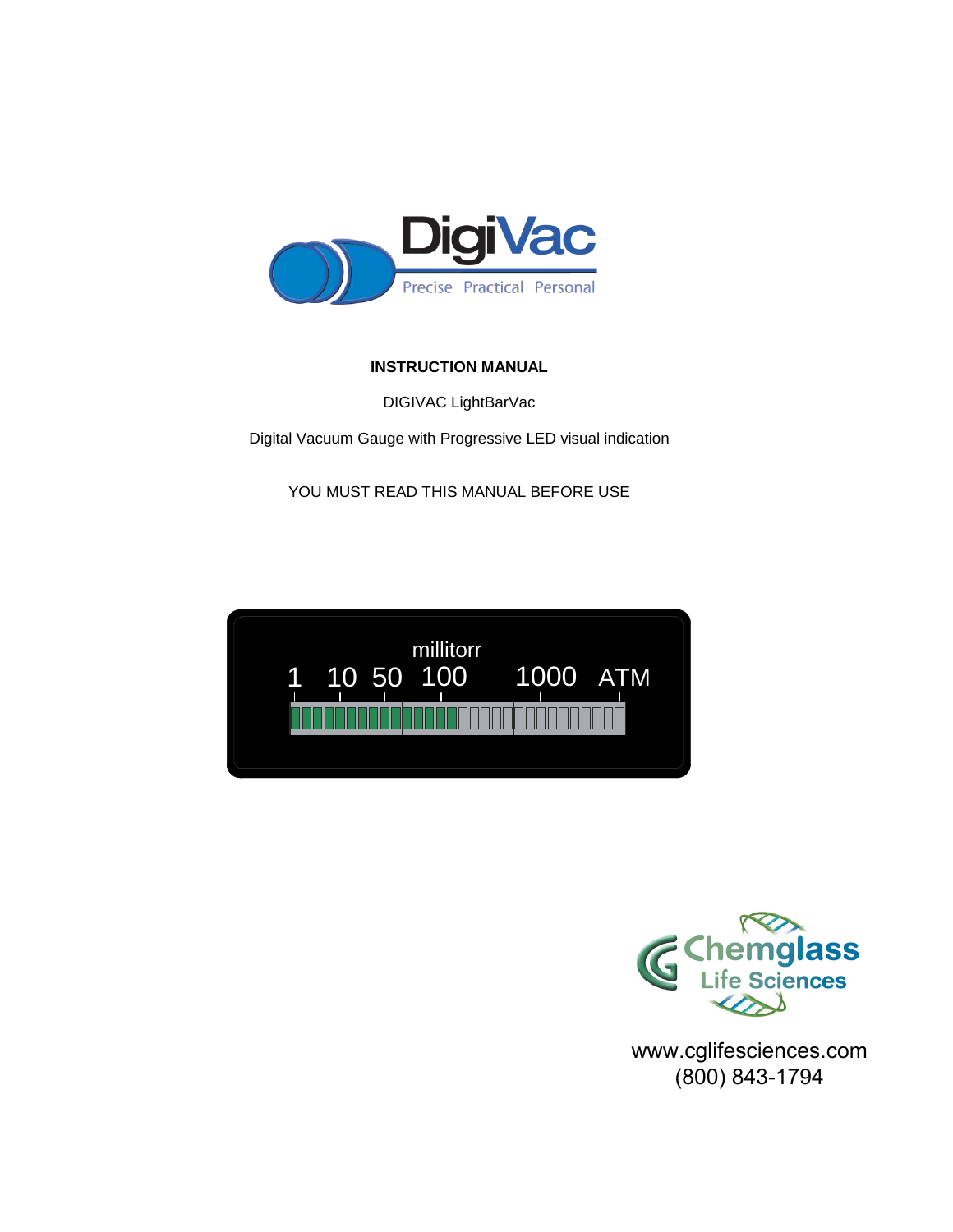### **CONTENTS**

- 1.0 Description and Principle of Operation.
- 2.0 Construction.
- 3.0 Unpacking and Inspection.
- 4.0 Installation.
- 5.0 Operation.
- 6.0 Servicing and Calibration.
- 7.0 Notes on Calibration.
- 8.0 Understanding Microns, Torr, and Absolute Pressure.
- 9.0 Accessories and Modifications
- 10.0 Attachments and Illustrations.
- 11.0 Terms & Conditions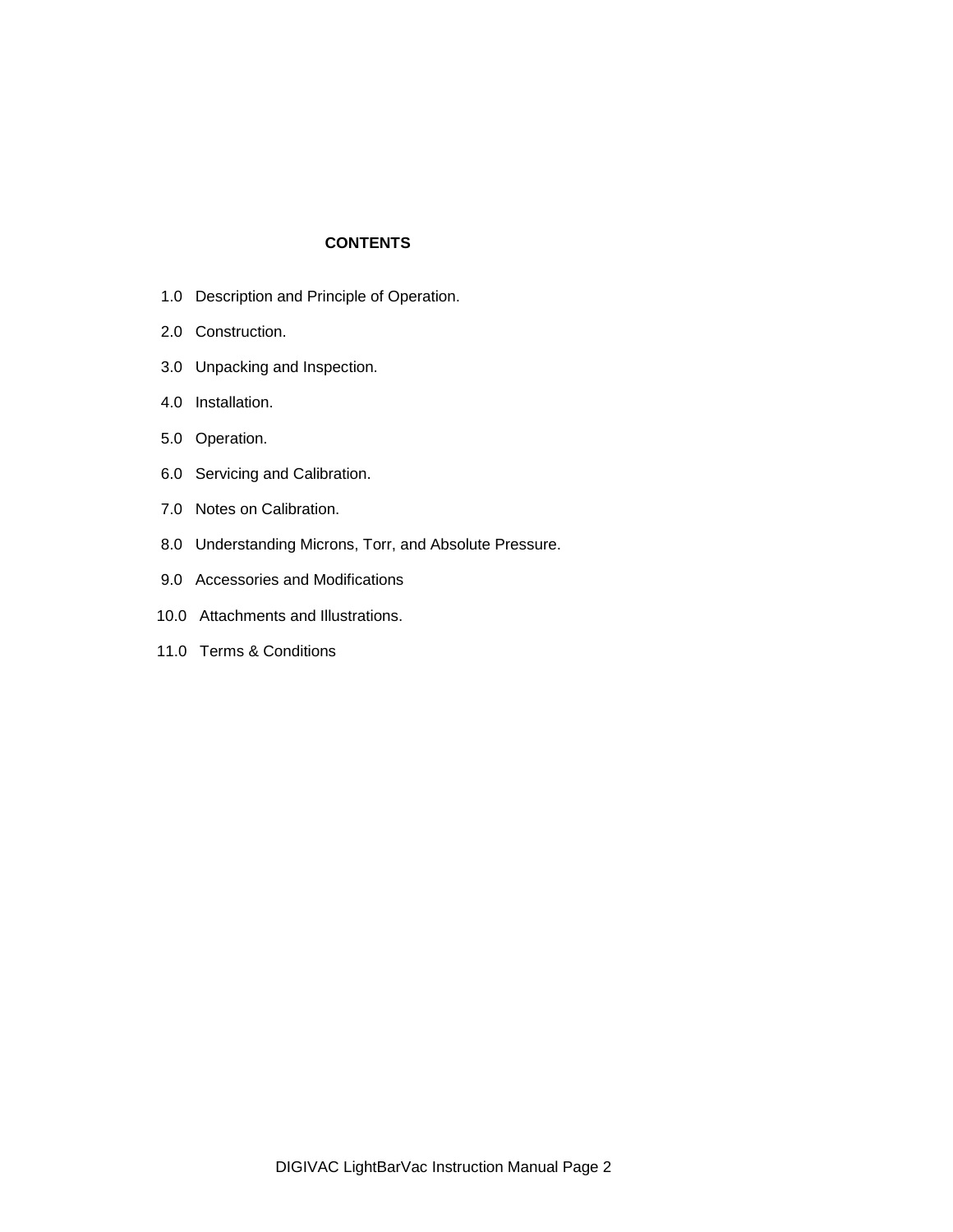## **1.0 DESCRIPTION AND PRINCIPLE OF OPERATION.**

The DIGIVAC LightBarVac is a visual digital vacuum control instrument that is designed to be extremely easy to use. This device can simplify process work by giving a progressive visual indication of vacuum pressure that is easy to remember from across the room. It also features Cylon set points that make it very obvious when a particular vacuum level is reached. If in doubt about what gauge sensor you have, consult the DIGIVAC packing list that came with your instrument for positive identification.

Consult the DIGIVAC website www.DIGIVAC.com for information about other DIGIVAC vacuum controllers and gauges.

The DIGIVAC LightBarVac configured with a Varian 531 Thermocouple gauge tube senses vacuum by measuring the temperature rise of an electrically heated thermocouple exposed to a vacuum. As vacuum increases, or, more correctly, as absolute pressure decreases, fewer and fewer molecules of gas are available to cool the thermocouple. With fewer molecules the air temperature rises and the thermocouple gauge thus senses the vacuum. A precision reference inside the DIGIVAC in conjunction with an integrated circuit amplifier controls the electrical excitation of the sensor filament

#### **2.0 CONSTRUCTION.**

The DIGIVAC consists of the indicating and controlling instrument, the sensor configured, the sensor cable, the output interfaces and an international AC power adapter.

The instrument is housed in a rugged free-standing vinyl clad metal enclosure. The gauge tube houses the various thermocouple sensing, heating and compensating elements and terminates in an octal connector. On this model, the connector wiring terminates at the instrument with a 6 position RJ24. Regulating circuitry in the DIGIVAC provides constant current for gauge tube excitation, and thus compensates for resistance in the probe leads.

#### **3.0 UNPACKING AND INSPECTION.**

After the instrument is received, it should be carefully unpacked and inspected for damage during shipment and for completeness. The package should contain, as a minimum, the instrument, the sensor and cable ordered, an AC power adapter and an instruction manual. In the event of a loss during shipment, a claim should immediately be made to the common carrier or the postal service, as applicable. The DIGIVAC warranty pertains only to the instrument, and does not cover losses in shipping. Each LightBarVac should come with:

- o User Manual (this document)
- o Display controller (black box)
- o Power supply
- o Sensor and cable

#### **4.0 INSTALLATION.**

The instrument should be located in a clean, dry environment for best results.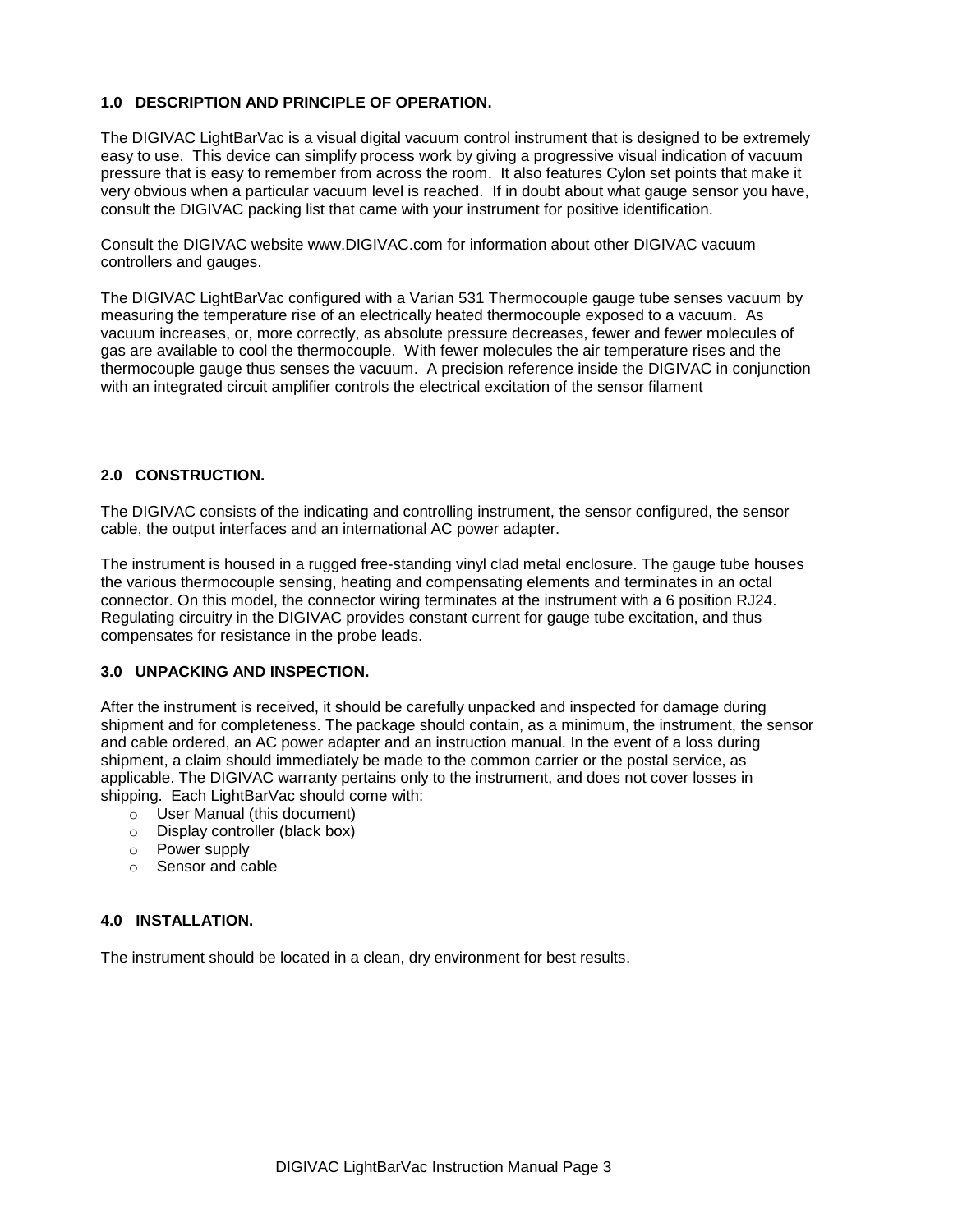Thermocouple gauge tubes must be installed in a thread-down orientation in a clean, dry vacuum system. While threading the gauge tube in to the manifold, the gauge tube cable should be disconnected to avoid damage. In this way, twisting of the cable and the octal socket on the tube is avoided. Care should be exercised to install the tubes in a dry part of the system. Since the instrument works on the principle of temperature rise, the probes will not work if they become filled with a liquid such as vacuum or diffusion pump oil. The gauge tube should be protected against oil and other contaminants by installing it in such a way to protect it. A good practice is to mount the gauge tube in the most vertically distant place from oil and other contaminants as applicable. The gauge tube should be mounted in the most stable pressure region of the vessel to be measured. For example, it would be better to install the gauge tube on a tank rather than on the pipe that is directly connected to a vacuum pump. In the event of contamination, see section 6.0 for gauge tube cleaning instructions.

 If the gauge is used in a Neon sign processing facility, the following is recommended to protect the gauge from damage from bombarding:

- The gauge tube should be isolated from the system with a stopcock. The stopcock should be closed when bombarding.
- There should be at least 2 feet of tubing between the electrode and the DIGIVAC. For best results, the tubing should be metal.
- In extreme cases, the gauge can be absolutely protected by installing a normally open solenoid valve between the gauge tube and the system. The solenoid valve coil should be in parallel with the bombarding transformer. In this way, the solenoid will be closed and the gauge tube will be positively protected whenever bombarding is done.
- If a gauge is damaged by bombarding, it can generally be brought back to operating condition by replacing the Op amp which controls the gauge tube current. Consult DIGIVAC.



The set point recessed button is used to set the set point. The sensor wire plugs into the jack labeled "sensor". The power adapter plug plugs into the jack labeled "Power". Although it is not necessary, you may turn the unit off.

Please use the supplied 5V AC adapter with your Instrument. This adapter provides clean short protected power to protect and insure accuracy of the internal circuitry.

#### **5.0 OPERATION.**

After installation, the DIGIVAC is ready for immediate operation. The unit will normally provide accurate readings immediately; when used with a thermocouple gauge however, occasionally a gauge tube will have absorbed material during storage and may require as much as 24 hours of operation before accurate readings are attained. It is recommended that the DIGIVAC be energized continuously during vacuum system operation. In this way, the hot filament will not allow contaminants to condense.

Only connect and disconnect cables with the power to the unit unplugged. Make connection to sensor with the power disconnected. NEVER DISCONNECT SENSOR WIRES WHILE UNIT IS POWERED UP.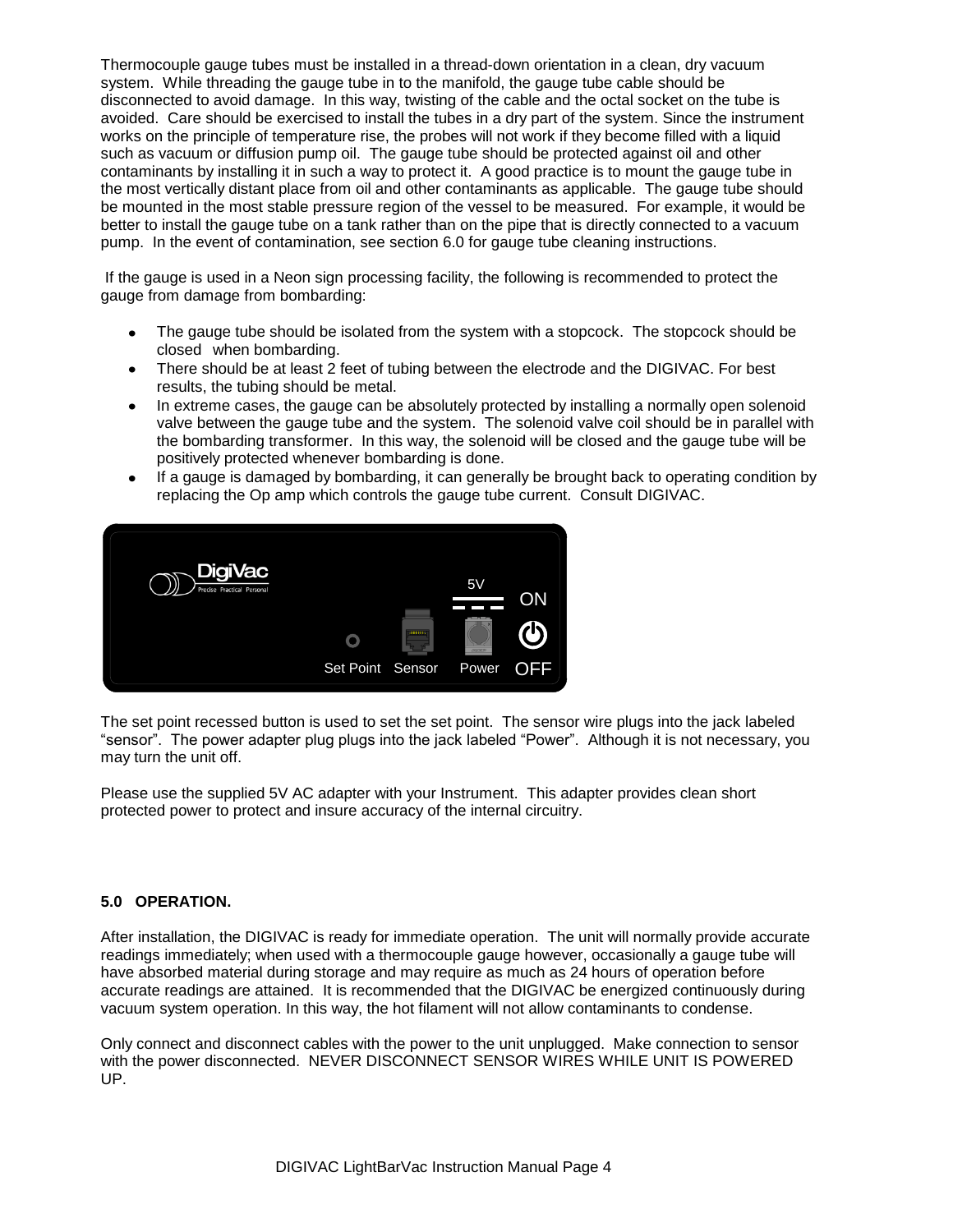In cases where the system has contaminants, as is often the case with metalizing and coating equipment, it is often effective to isolate the gauge tube with a solenoid or manual valve during periods when contamination is most active.



The operation of the LightBarVac is simple: simply plumb the sensor in, connect the cables and start reading Vacuum. When exposed to atmospheric pressure, all 30 LEDs will be lit. As the vacuum is applied, the number of LEDs will reduce indicating the current pressure. The right most green LED indicates the current pressure. When the left most LED blinks, the instrument is indicating below 1 millitorr.

The DigiVac LightBarVac has 1 visual Cylon set point that can be used to visually indicate a vacuum pressure of interest. To set this set point:

- 1. Attain vacuum level that you would like the set
- 2. Push recessed switch in the back of the unit labeled "set point" for 1 second
	- a. The set point is now entered. When a vacuum pressure at or below the set point is attained, the LEDs to the left of the current pressure LED will Cylon back and forth (think of the red light movement of the battle star galactic Cylon robots or the red light movement in the Knight rider car)
	- b. To disable set points, set for any pressure for over 400000 microns (400 Torr or Atmosphere)

## **6.0 SERVICING -** GAUGE TUBE CLEANING.

In many cases, a gauge tube may become fouled with oil or other foreign matter. It is often possible to restore the functionality of contaminated probes with cleaning. If the contaminant is known, the tube should be filled with a fluid that is known to be a solvent to that contaminant. As an example, ether is often effective in removing residues of some oils. Commercial carburetor cleaners are very powerful solvents and are highly effective against some contaminants.

After cleaning with solvents, the gauge tube should be completely dried or flushed with a volatile solvent to assure that it is dry prior to re-installing it. If this is not done, contamination of the system may result.

## 6.1 FACTORY REPAIR AND CALIBRATION.

The vacuum gauge assembly is designed to provide years of trouble-free service, and the liberal internal use of plug-in components make it easily repairable. No field servicing of the unit is recommended, other than replacement of the gauge tube, but factory servicing and calibration are available at a nominal cost and turn-around times of 24 hours are typical.

### 6.2 FIELD CALIBRATION.

Each DIGIVAC vacuum gauge controller is calibrated to the particular vacuum gauge sensor that is shipped with the unit. While changing the gauge tube is possible, it will result in a slightly different reading as all gauge tubes are not created equal. Although it is preferable that all calibration be performed at DIGIVAC, field calibration can be accomplished.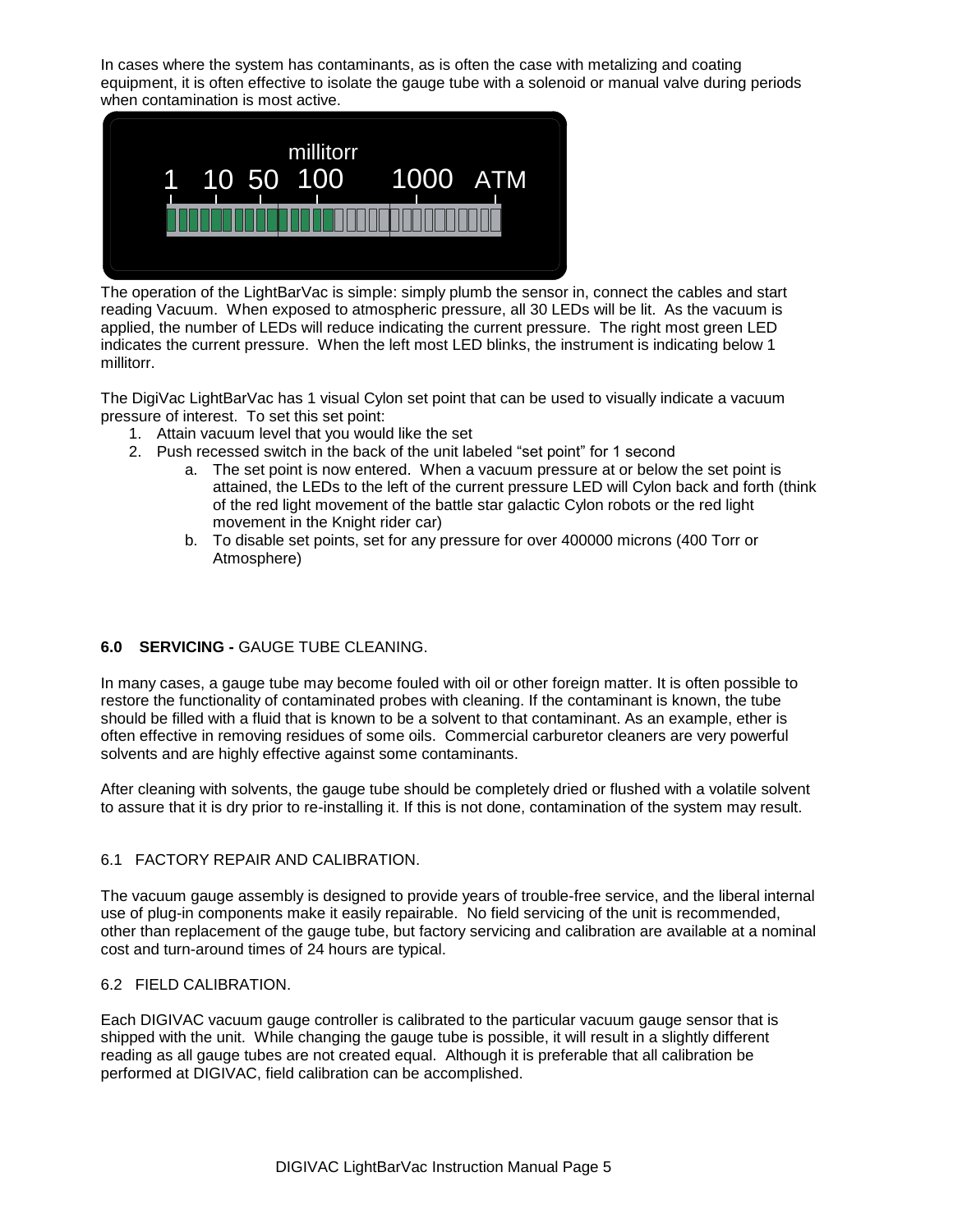Before re-calibrating the instrument, it should be ascertained that the instrument is in fact incorrect. In many cases, the problem will be with a tube that is fouled, or a system that is operating improperly. It is recommended that a spare tube be kept on hand and stored in a clean, dry place. Then, in cases of suspect readings, the tube should be changed before proceeding further.

If adjustments are to be made for thermocouple vacuum gauges, proceed as follows:

- A) Remove the Instrument from the panel.
- B) Remove the front panel cover of the instrument and locate the two calibration potentiometers. The "Zero" potentiometer is to the right as you look at the LED Display, the "ATM" or span adjust is to the left closest to the outside of the board.
- C) Precalibrate
	- a. Set the device on a table top with the tube plugged in
	- b. Place a voltmeter lead on ground (center pin below display)
	- c. Place the positive voltmeter lead on the lower side of the beige capacitor on the top of the board to the left of the display
	- d. Adjust the Zero POT to read 1.77 Volts
	- e. Place the Positive voltmeter lead in the via that is located on the left side of the board towards the edge
	- f. Adjust the span pot so the voltage is 1.185 Volts
- D) Operate the vacuum system at the lowest attainable pressure, and allow the system and the gauge tube to stabilize for several minutes. Factory zero setting is done at a pressure of .1 millitorr (.1 micron) or less.
- E) Adjust the zero setting potentiometer so the unit reads zero. Make sure not to under span. Allow the measurement standard to rise to 1 millitorr and make sure the gauge reading also reads 1 millitorr. (Note the POTS are counter intuitive, clockwise makes the value go down and vice versa, and are very sensitive...)
- F) Check the operation of the gauge at other pressures. Normally, adjustment of the zero will not be interactive with the readings of the instrument at higher pressures.
- G) The ATM adjustment is normally not necessary. If necessary, adjust the span with the ATM potentiometer.
	- a. For the 201H set the vacuum level to a steady 1980 millitorr, and slowly turn the potentiometer on the right until the DIGIVAC gauge reads 1980 millitorr
	- b. For the 201V, set the vacuum level to Atmosphere (approximately 760 Torr) and slowly turn the potentiometer on the right until the DIGIVAC gauge reads 760 Torr, being careful not to over span.
	- c. If you adjust the span, recheck the zero, then the span, and the zero one last time.

## **7.0 NOTES ON CALIBRATION.**

The DIGIVAC is calibrated in nitrogen, which has thermal properties virtually identical to air. If you are using a thermocouple vacuum gauge, other gasses will affect the readings by an amount proportional to the thermal conductivity of the gases. In most cases, the gases present in a vacuum system will be air, nitrogen, or oxygen, and no appreciable errors will occur.

Certain other gases, however, have thermal conductivity significantly greater than air and will cause the instrument to read higher than the actual amount of pressure. Examples of such gasses are water vapor, fluorocarbon refrigerants, and acetone. Conversely, other gasses have thermal conductivity significantly lower than air and will cause the instrument to read lower than actual pressure. Examples of such gasses include helium, oxygen and to a lesser extent, CO2.

When interpreting readings using gasses other than air, it should be borne in mind that the DIGIVAC reads Torr, which is a measure of absolute pressure - that is the opposite of vacuum. Thus, a lower numerical reading actually is a higher level of vacuum. For more information, refer to section 8.0.

Note that isolated transducers like capacitance manometers are independent of gas type.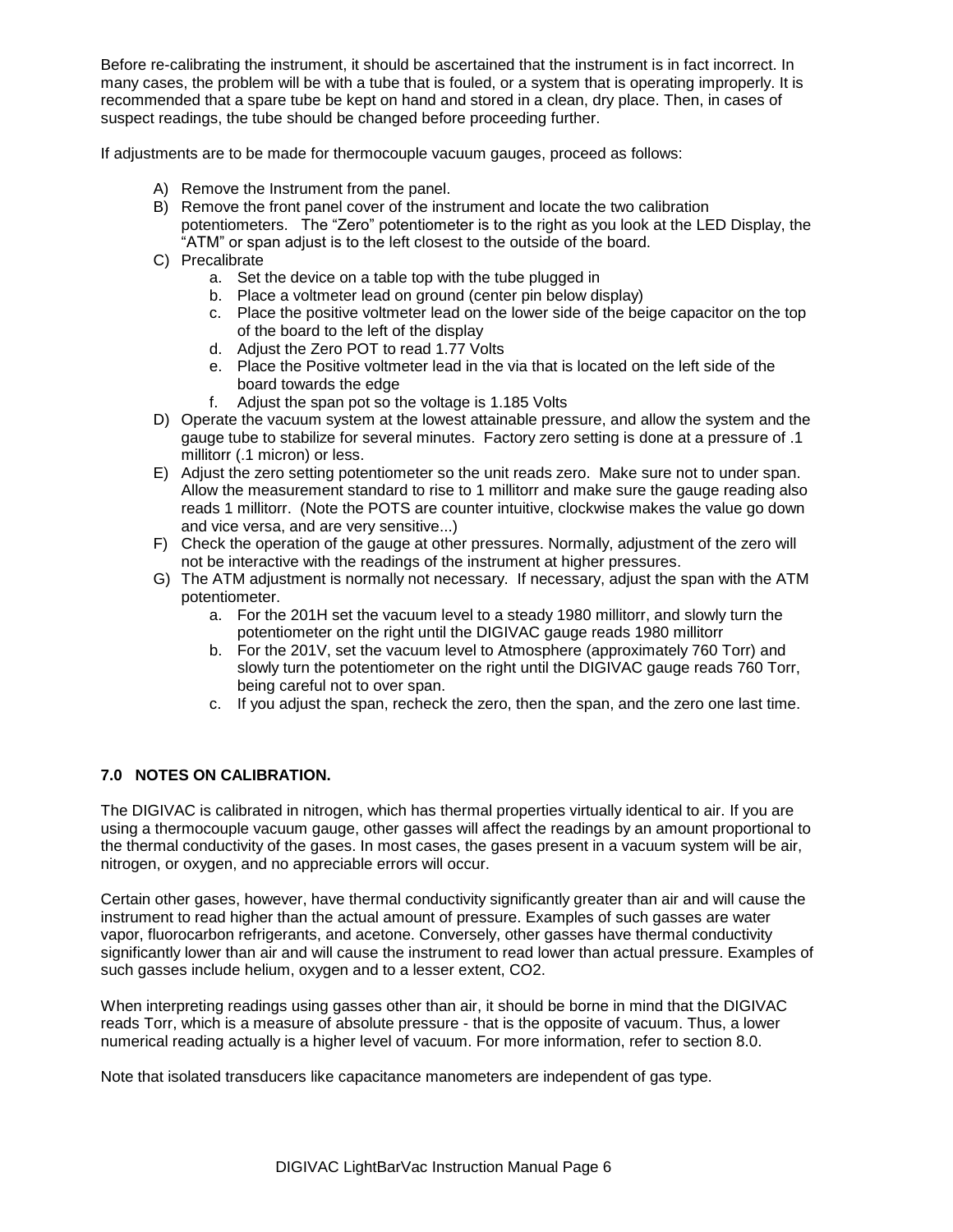### **8.0 UNDERSTANDING TORR.**

The DIGIVAC and many similar instruments are calibrated in microns or "millitorr." It is appropriate to discuss what microns are and to relate microns to other measures of pressure and vacuum. Microns are not really a measure of vacuum at all, but rather of absolute pressure. It will be recalled that the pressure of the atmosphere is 14.696 or approximately 14.7 pounds per square inch at sea level. This pressure is due to the weight of all of the air in the earth's atmosphere above any particular square inch. This 14.696 psi is equivalent to the pressure produced by a mercury column of approximately 29.92 inches high or .76 meters (about 3/4 of a yard) or 760 millimeters of mercury. Atmospheric pressure varies greatly with altitude. It decreases approximately 1 inch of mercury per thousand feet of altitude. It also varies widely with local weather conditions. (Variations of one half inch in a single day are common.) The word vacuum means pressure lower than atmospheric or "suction," but, in describing negative pressure, the atmosphere is only a satisfactory reference if we are dealing with values of vacuum down to about 27 inches of mercury. Below that, it is much more useful to talk in terms of absolute pressure, starting from absolute zero. The DIGIVAC and all similar instruments do just this.

One TORR, a commonly used unit, is an absolute pressure of one millimeter of mercury. A millitorr is equal to one thousandth of a TORR. A MICRON is the same as a millitorr. The full scale reading of a DIGIVAC is 1999 microns and is equivalent to 1.999 TORR of approximately 2/760 of atmospheric pressure. This is less than .1 inches of mercury, and less than .05 PSI.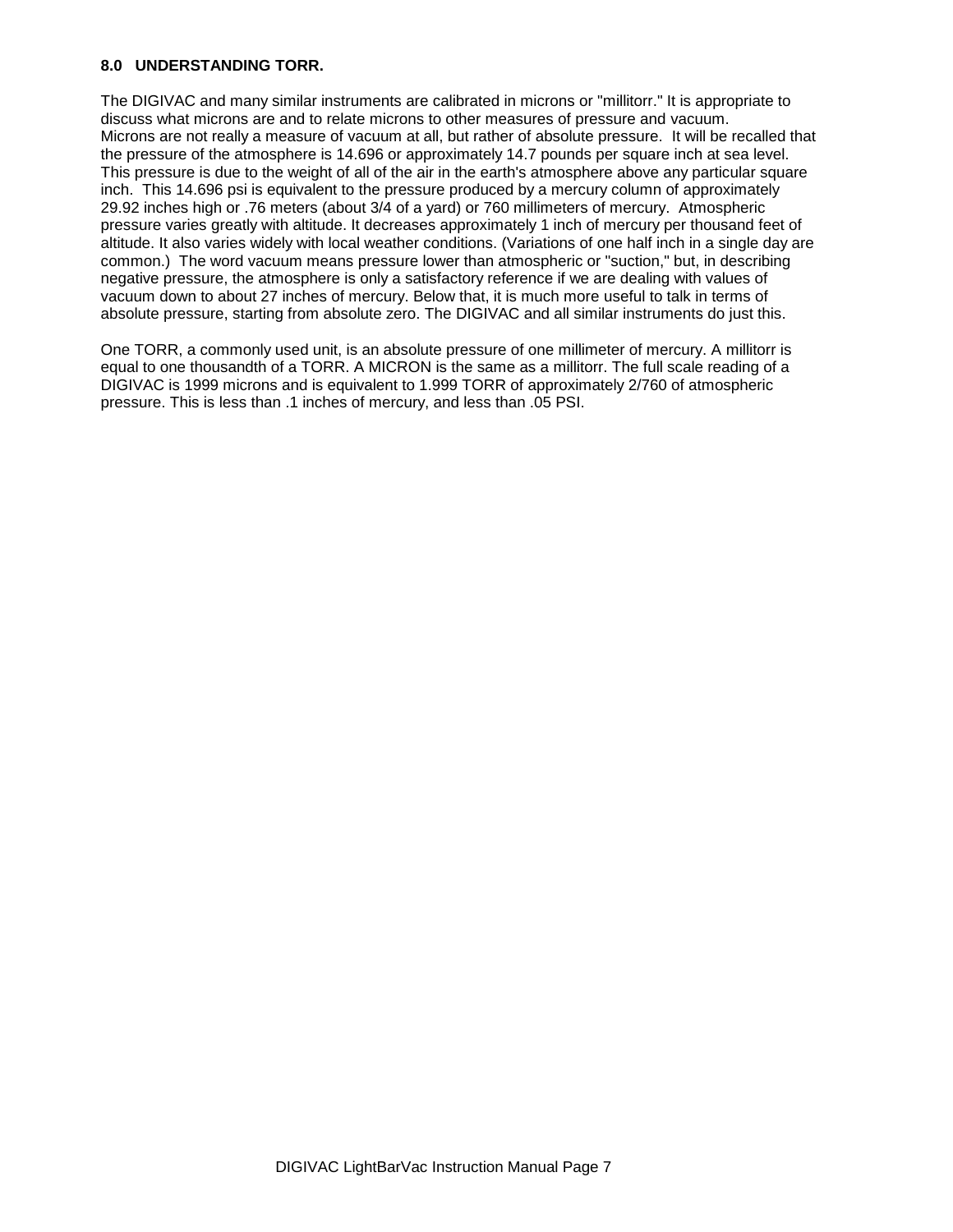#### **9.0 ACCESSORIES AND MODIFICATIONS.**

The following are offered as accessory equipment or field-installed modifications.

Padded shoulder strap Case with Velcro closure- For instruments that will be used in the field, particularly in cryogenic applications, a padded shoulder strap case is available. This case holds a DIGIVAC 100tc battery powered gauge in the optimal reading position. The operator can open the Velcro cover, pull out the gauge tube cable, plug it into the tube on the equipment, and see the reading. It was developed to assist in field service of cryogenic tank farms and vacuum jacketed piping.

### COMPATIBILITY WITH OTHER GAUGE TUBES.

On special order, DIGIVAC Instruments can be provided to use with most other vacuum gauge tubes. AC and DC excitation are available. Gauges have been provided for Hastings, Varian, Thermionics, Veeco, VRC, and Fredericks gauge tubes.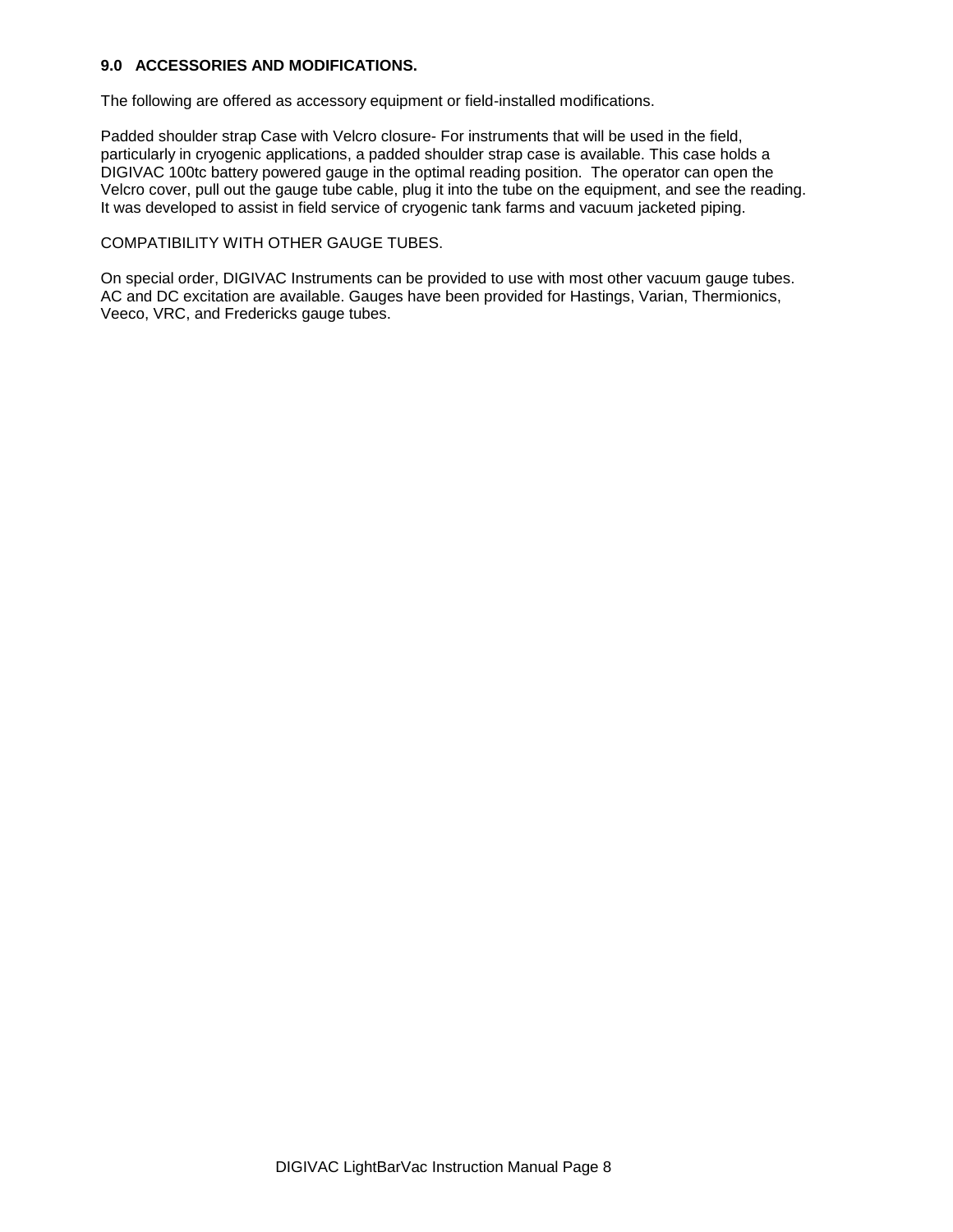### **10.0 Attachments and Illustrations.**

|                 | 10.0 Attachments and Illustrations.  |         |                |       |                     |            |            |                                       |              |              |              |              |                  |            |            |             |              |              |              |            |            |              |                 |              |              |              |              |              |            |            |              |            |
|-----------------|--------------------------------------|---------|----------------|-------|---------------------|------------|------------|---------------------------------------|--------------|--------------|--------------|--------------|------------------|------------|------------|-------------|--------------|--------------|--------------|------------|------------|--------------|-----------------|--------------|--------------|--------------|--------------|--------------|------------|------------|--------------|------------|
|                 |                                      |         |                |       |                     |            |            |                                       |              |              |              |              |                  |            |            |             |              |              |              |            |            |              |                 |              |              |              |              |              |            |            |              |            |
| <b>LEDs L-R</b> | <b>Pressure LE</b> $\leq$ state '1-1 |         |                |       | $1 - 2$ $1 - 3$     |            | $'1 - 4$   | $1 - 5$                               | $1 - 6$      | $1 - 7$      | $'1-8$       | $1 - 9$      | $1 - 10$ $2 - 1$ |            | '2-2       | $2-3$       | $'2-4$       | $'2-5$       | $'2-6$       | '2-7       | '2-8       | $'2-9$       | $'2 - 10'3 - 1$ |              | $3-2$        | '3-3         | $'3-4$       | '3-5         | '3-6       | $3 - 7$    | $3-8$        | $3-9$      |
| $'1/2$ 1-1      |                                      | 0.0005  | $\Omega$       | blink | <b>off</b>          | <b>off</b> | off        | off                                   | off          | <b>off</b>   | <b>off</b>   | <b>off</b>   | off              | off        | off        | off         | loff         | loff         | loff         | off        | off        | off          | off             | loff         | off          | off          | loff         | off          | off        | loff       | loff         | off        |
|                 |                                      | 0.0010  |                | on.   | <b>off</b>          | loff       | <b>off</b> | <b>off</b>                            | <b>off</b>   | l off        | loff         | <b>off</b>   | loff             | <b>off</b> | <b>off</b> | l off       | <b>off</b>   | <b>off</b>   | l off        | <b>off</b> | <b>off</b> | <b>off</b>   | <b>off</b>      | l off        | <b>off</b>   | l off        | l off        | <b>off</b>   | l off      | loff       | <b>off</b>   | l off      |
|                 |                                      | 0.0020  | $\overline{2}$ | h-on  | <b>on</b>           | <b>off</b> | loff       | off                                   | <b>off</b>   | <b>off</b>   | <b>off</b>   | <b>off</b>   | off              | <b>off</b> | <b>off</b> | off         | <b>off</b>   | loff         | <b>off</b>   | <b>off</b> | <b>off</b> | <b>off</b>   | <b>off</b>      | <b>off</b>   | off          | off          | <b>off</b>   | <b>off</b>   | loff       | <b>off</b> | <b>off</b>   | <b>off</b> |
|                 |                                      | 0.0030  | 3              |       | h-on h-on on        |            | <b>off</b> | <b>off</b>                            | l off        | <b>off</b>   | loff         | <b>off</b>   | loff             | <b>off</b> | <b>off</b> | off         | <b>off</b>   | loff         | <b>off</b>   | <b>off</b> | <b>off</b> | <b>off</b>   | <b>off</b>      | <b>off</b>   | <b>off</b>   | <b>off</b>   | <b>off</b>   | <b>off</b>   | loff       | loff       | loff         | <b>off</b> |
|                 |                                      | 0.0050  | $\overline{4}$ |       | h-on h-on h-on on   |            |            | <b>I</b> off                          | off          | <b>off</b>   | loff         | <b>off</b>   | loff             | off        | <b>off</b> | off         | <b>off</b>   | loff         | <b>off</b>   | off        | off        | <b>off</b>   | <b>off</b>      | <b>off</b>   | off          | <b>off</b>   | <b>off</b>   | <b>off</b>   | <b>off</b> | <b>off</b> | <b>off</b>   | <b>off</b> |
|                 |                                      | 0.0070  | 5              |       | h-on h-on h-on h-on |            |            | lon                                   | <b>I</b> off | loff         | loff         | <b>off</b>   | <b>off</b>       | <b>off</b> | loff       | <b>off</b>  | <b>off</b>   | loff         | <b>off</b>   | off        | <b>off</b> | <b>off</b>   | <b>off</b>      | <b>off</b>   | <b>off</b>   | <b>off</b>   | <b>off</b>   | <b>off</b>   | loff       | <b>off</b> | <b>off</b>   | <b>off</b> |
|                 |                                      | 0.0100  | 6              |       |                     |            |            | h-on h-on h-on h-on h-on on           |              | <b>l</b> off | <b>off</b>   | <b>off</b>   | loff             | <b>off</b> | loff       | l off       | <b>off</b>   | <b>l</b> off | <b>off</b>   | <b>off</b> | <b>off</b> | loff         | <b>off</b>      | ∣off         | <b>off</b>   | l off        | l off        | <b>off</b>   | <b>off</b> | <b>off</b> | <b>off</b>   | <b>off</b> |
|                 |                                      | 0.0100  | 7              |       |                     |            |            | h-on h-on h-on h-on h-on h-on on      |              |              | <b>l</b> off | <b>off</b>   | off              | <b>off</b> | <b>off</b> | <b>off</b>  | <b>off</b>   | loff         | <b>off</b>   | <b>off</b> | <b>off</b> | <b>off</b>   | <b>off</b>      | <b>off</b>   | <b>off</b>   | off          | <b>off</b>   | <b>off</b>   | <b>off</b> | loff       | <b>off</b>   | l off      |
| 8               |                                      | 0.0400  | 8              |       |                     |            |            | h-on h-on h-on h-on h-on h-on h-on on |              |              |              | <b>l</b> off | <b>off</b>       | <b>off</b> | loff       | off         | <b>off</b>   | loff         | <b>off</b>   | <b>off</b> | <b>off</b> | <b>off</b>   | <b>off</b>      | <b>off</b>   | off          | off          | <b>off</b>   | <b>off</b>   | loff       | <b>off</b> | <b>off</b>   | <b>off</b> |
| g               |                                      | 0.0500  | 9              |       |                     |            |            |                                       |              |              |              |              | <b>off</b>       | <b>off</b> | <b>off</b> | l off       | <b>off</b>   | <b>l</b> off | <b>off</b>   | <b>off</b> | <b>off</b> | <b>off</b>   | <b>off</b>      | <b>off</b>   | l off        | l off        | l off        | <b>off</b>   | <b>off</b> | <b>off</b> | <b>off</b>   | ∣ off      |
| 10              |                                      | 0.0600  | 10             |       |                     |            |            |                                       |              |              |              |              |                  | <b>off</b> | <b>off</b> | l off       | <b>off</b>   | <b>off</b>   | <b>off</b>   | <b>off</b> | <b>off</b> | loff         | loff            | <b>off</b>   | off          | <b>off</b>   | loff         | <b>off</b>   | loff       | loff       | l off        | <b>off</b> |
| 11              |                                      | 0.0700  | 11             |       |                     |            |            |                                       |              |              |              |              |                  | <b>on</b>  | <b>off</b> | l off       | <b>off</b>   | <b>l</b> off | <b>off</b>   | <b>off</b> | l off      | loff         | <b>off</b>      | ∣off         | <b>off</b>   | <b>off</b>   | loff         | <b>off</b>   | <b>off</b> | <b>off</b> | l off        | <b>off</b> |
| 12              |                                      | 0.0800  | 12             |       |                     |            |            |                                       |              |              |              |              |                  |            |            | <b></b> off | loff         | loff         | <b>off</b>   | <b>off</b> | <b>off</b> | <b>off</b>   | <b>off</b>      | <b>off</b>   | <b>off</b>   | <b>off</b>   | loff         | <b>off</b>   | loff       | loff       | <b>off</b>   | loff       |
| 13              |                                      | 0.0900  | 13             |       |                     |            |            |                                       |              |              |              |              |                  |            |            |             | <b>I</b> off | loff         | off          | off        | off        | off          | <b>off</b>      | <b>off</b>   | off          | off          | <b>off</b>   | <b>off</b>   | <b>off</b> | <b>off</b> | <b>off</b>   | <b>off</b> |
| 14              |                                      | 0.1000  | 14             |       |                     |            |            |                                       |              |              |              |              |                  |            |            |             |              | <b>I</b> off | <b>off</b>   | <b>off</b> | <b>off</b> | <b>off</b>   | <b>off</b>      | <b>off</b>   | off          | off          | <b>off</b>   | <b>off</b>   | <b>off</b> | <b>off</b> | <b>off</b>   | <b>off</b> |
| 15              |                                      | 0.2000  | 1.5            |       |                     |            |            |                                       |              |              |              |              |                  |            |            |             |              |              | <b>I</b> off | off        | <b>off</b> | off          | off             | off          | <b>off</b>   | <b>off</b>   | <b>off</b>   | <b>off</b>   | <b>off</b> | <b>off</b> | <b>off</b>   | off        |
| 16              |                                      | 0.3000  | 16             |       |                     |            |            |                                       |              |              |              |              |                  |            |            |             |              |              |              | <b>off</b> | <b>off</b> | off          | <b>off</b>      | <b>off</b>   | <b>off</b>   | <b>off</b>   | <b>off</b>   | <b>off</b>   | loff       | <b>off</b> | <b>off</b>   | <b>off</b> |
| 17              |                                      | 0.4000  | 17             |       |                     |            |            |                                       |              |              |              |              |                  |            |            |             |              |              |              |            | <b>off</b> | <b>off</b>   | <b>off</b>      | <b>off</b>   | <b>off</b>   | <b>off</b>   | <b>off</b>   | <b>off</b>   | loff       | <b>off</b> | loff         | <b>off</b> |
| 18              |                                      | 0.5000  | 18             |       |                     |            |            |                                       |              |              |              |              |                  |            |            |             |              |              |              |            |            | <b>I</b> off | loff            | <b>off</b>   | <b>off</b>   | <b>off</b>   | loff         | <b>off</b>   | loff       | loff       | loff         | l off      |
| 19              |                                      | 0.6000  | 19             |       |                     |            |            |                                       |              |              |              |              |                  |            |            |             |              |              |              |            |            | l on         | <b>off</b>      | <b>off</b>   | <b>off</b>   | <b>off</b>   | <b>off</b>   | <b>off</b>   | loff       | loff       | <b>off</b>   | off        |
| 20              |                                      | 0.7000  | 20             |       |                     |            |            |                                       |              |              |              |              |                  |            |            |             |              |              |              |            |            |              |                 | <b>l</b> off | <b>off</b>   | <b>off</b>   | off          | <b>off</b>   | loff       | <b>off</b> | off          | off        |
| 21              |                                      | 0.8000  | 21             |       |                     |            |            |                                       |              |              |              |              |                  |            |            |             |              |              |              |            |            |              |                 |              | <b>I</b> off | off          | <b>off</b>   | <b>off</b>   | <b>off</b> | <b>off</b> | <b>off</b>   | <b>off</b> |
| 22              |                                      | 0.9000  | 22             |       |                     |            |            |                                       |              |              |              |              |                  |            |            |             |              |              |              |            |            |              |                 |              |              | <b>l</b> off | <b>off</b>   | <b>off</b>   | <b>off</b> | <b>off</b> | <b>off</b>   | off        |
| 23              |                                      | 1.0000  | 23             |       |                     |            |            |                                       |              |              |              |              |                  |            |            |             |              |              |              |            |            |              |                 |              |              |              | <b>l</b> off | <b>off</b>   | <b>off</b> | <b>off</b> | <b>off</b>   | <b>off</b> |
| 24              |                                      | 2.0000  | 24             |       |                     |            |            |                                       |              |              |              |              |                  |            |            |             |              |              |              |            |            |              |                 |              |              |              |              | <b></b> Ioff | ∣off       | <b>off</b> | <b>off</b>   | l off      |
| 25              |                                      | 5.0000  | 25             |       |                     |            |            |                                       |              |              |              |              |                  |            |            |             |              |              |              |            |            |              |                 |              |              |              |              |              | ∎off       | <b>off</b> | <b>off</b>   | <b>off</b> |
| 26              |                                      | 10.0000 | 26             |       |                     |            |            |                                       |              |              |              |              |                  |            |            |             |              |              |              |            |            |              |                 |              |              |              |              |              |            | <b>off</b> | off          | <b>off</b> |
| 27              |                                      | 20,0000 | 27             |       |                     |            |            |                                       |              |              |              |              |                  |            |            |             |              |              |              |            |            |              |                 |              |              |              |              |              |            |            | <b>l</b> off | <b>off</b> |
| 28              | 200.0000                             |         | 28             |       |                     |            |            |                                       |              |              |              |              |                  |            |            |             |              |              |              |            |            |              |                 |              |              |              |              |              |            |            |              | <b>off</b> |
| 29              | 400.0000                             |         | 29             |       |                     |            |            |                                       |              |              |              |              |                  |            |            |             |              |              |              |            |            |              |                 |              |              |              |              |              |            |            |              |            |
| 30              | 760.0000                             |         | 30             |       |                     |            |            |                                       |              |              |              |              |                  |            |            |             |              |              |              |            |            |              |                 |              |              |              |              |              |            |            |              |            |
|                 |                                      |         |                |       |                     |            |            |                                       |              |              |              |              |                  |            |            |             |              |              |              |            |            |              |                 |              |              |              |              |              |            |            |              |            |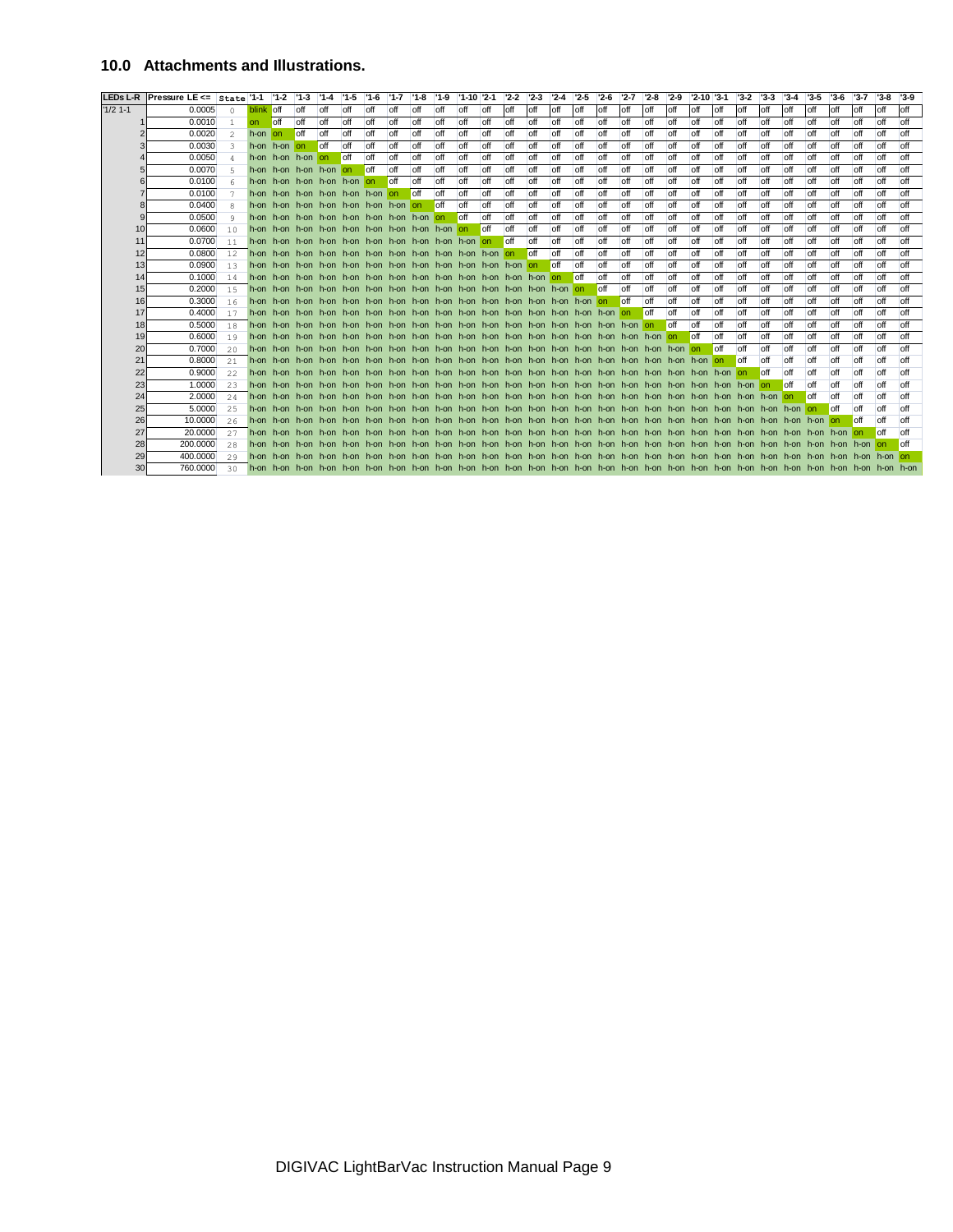Below is the typical response of a thermocouple vacuum gauge tube. DIGIVAC gauges which use pressure transducers are linear.

| Milli- | Milli- |
|--------|--------|
| Torr   | volts  |
| 0      | 10     |
| 5      | 9.57   |
| 10     | 9.32   |
| 20     | 8.81   |
| 25     | 8.54   |
| 35     | 8.11   |
| 50     | 7.46   |
| 75     | 6.63   |
| 100    | 5.96   |
| 150    | 5.04   |
| 200    | 4.38   |
| 300    | 3.56   |
| 500    | 2.72   |
| 750    | 2.24   |
| 1000   | 1.97   |
| 1500   | 1.71   |
| 1900   | 1.59   |
|        |        |